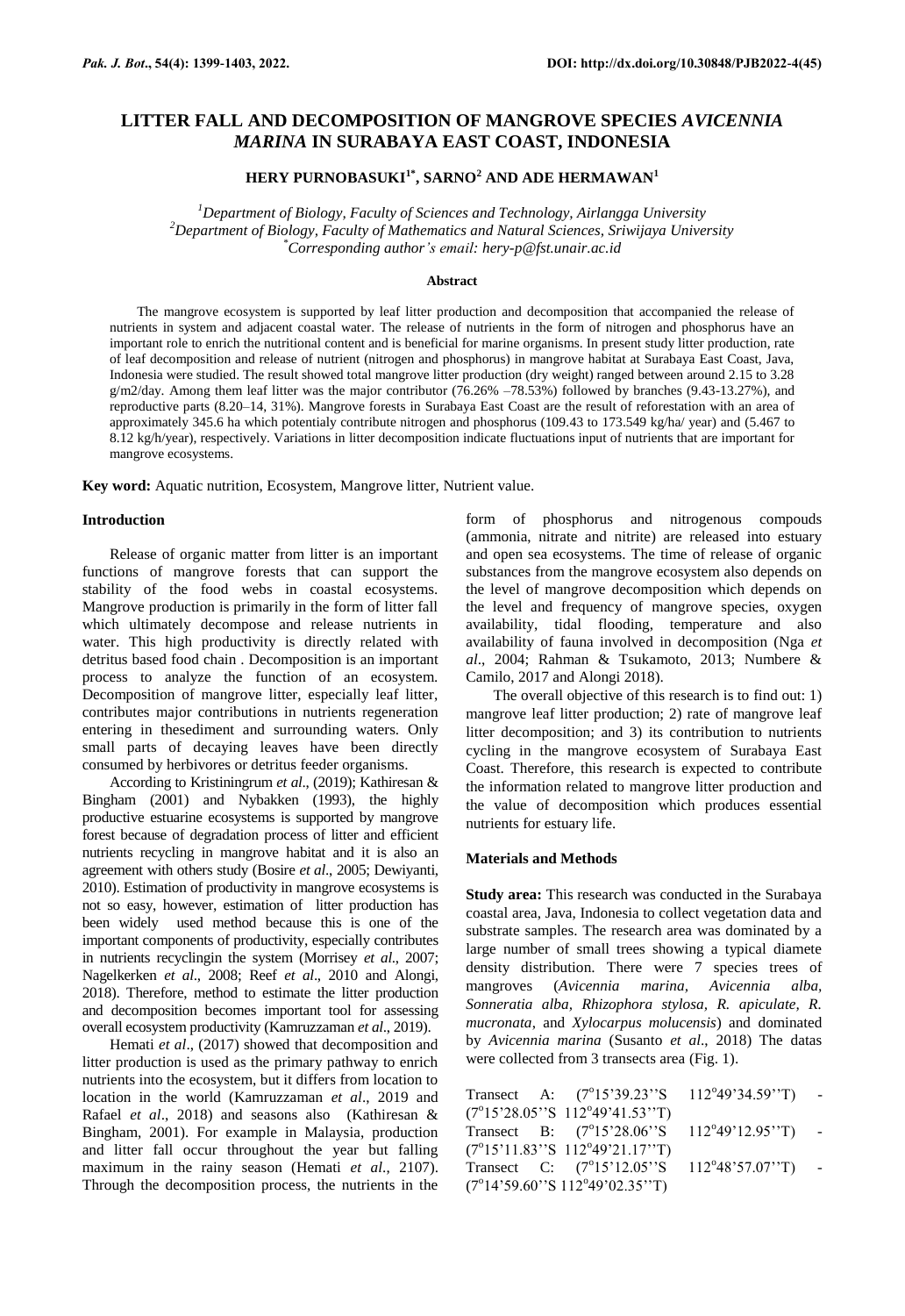

Fig. 1. Sampling area of vegetation analysis (A, B, and C lines represented the transect). Courtesy: Google.com

Litter fall measurement: The most common method used to measure litter production in the mangrove ecosystem is using litter-trap (Sukardjo, 2010). Litter collected from leaves, fruit, flowers and twigs falling from vegetation in the research location. Litter productivity measurements were carried out with a litter-trap measuring  $1 \times 1$  m. In each plot lay 5 litter-traps systematically at each treatment under the canopy of mangrove stands of the type *Avicennia marina*. This equipments were tied with branches of the trees in the *A. marina* zones up to 2 m above the forest floor. This height setting was intended to prevent the equipments from getting wet during high tide time (Tam *et al*., 1998). The instruments were placed 10 m apart from each other. Litter collection time was carried out at 14-day intervals sequentially (14, 28, 42 and 56 days period). This collecting period were conducted for two months for dry season and rainy season. The collected litter components were then collected into a special plastic bag and labeled, brought to the research room, cleaned and every part was separated (leaves, twigs, fruit and flowers) and dried in a drying oven for 48 hours at 80° C until the weight was constant (Ellis & Bell, 2004; Kristiningrum *et al*., 2019). To calculate dry weight of the litter, it was wrapped in aluminium foil at a temperature of  $100^{\circ}$ C for 3 days (Woodroffe, 1985; Ellis & Bell, 2004).

The dried litter was then weighed with a weigher which had an accuracy of 0.05 g. Analysis of litter production is done using the following equation:

$$
Xj = \sum_{j=1}^{n} \frac{Xi}{n} (g/m^2)
$$

notes:  $Xj$  = the average of litter production per replication at a certain time period;  $Xi =$  litter production for each repetition for a certain period of time  $(i = 1, 2, 3, \ldots, n)$ , n = number of litter trap observations.

**Decomposition:** The decomposition rate of litter fall of mangrove leaves was calculated to determine the rate at which nutrients (N and P) were released from litter in mangrove ecosystem (Pannier, 1984). To determine the rate of litter degradation, litter-bag (15 x 15 x 25 cm) having mangrove litter was placed on the floor in mangrove forest for 80 days.

Decomposition rate measurement was conducted by collecting litter fall material from Avicennia marina by using a bag at study sites. The criteria of leaves used were senescent yellow either easily hand picked from the trees or freshly fallen at surrounding area (Siska *et al*., 2016; Gallagher *et al*., 2014). Collected leaves were air dried for 24 hours, and then taking about 28 g of leaf were placed in a 15 x 15 x 25 cm plastic bag (total 64 bags) with a mesh size of 1 mm2 (Pandey *et al*., 2007; Gallagher *et al*., 2014). The bag was securely fastened to the pneumatophore and placed on sediment surface. All bag samples were taken from each location at 14, 28, 42, 56 and 80 days, respectively gently cleaned before to remove other material and sediment attached on it. The detritus samples were oven dried at 100oC for 72 hours till constant mass was obtained. The final result of dry mass was recorded according to Ellis & Bell, (2004).

Decomposition of organic matter was expressed as litter dry weight ratio remaining in the form of function exponential  $Wt = Wo x e-kt$ , calculated to determine composition rate (k) where Wt was residual dry weight after time t, Wo was the initial dry weight, k was the rate decomposition (per day), and t was the incubation time (days). While the content of N and P was the proportion weight of N and P in the remaining samples with the initial sample. Data obtained were analyzed to determine the relationship pattern between the rate of degradation of organic matter, N and P as a function from incubation time.

All litters were air-dried to a constant weight and six sub-samples (about 12.00 g per sub-sample) from each kind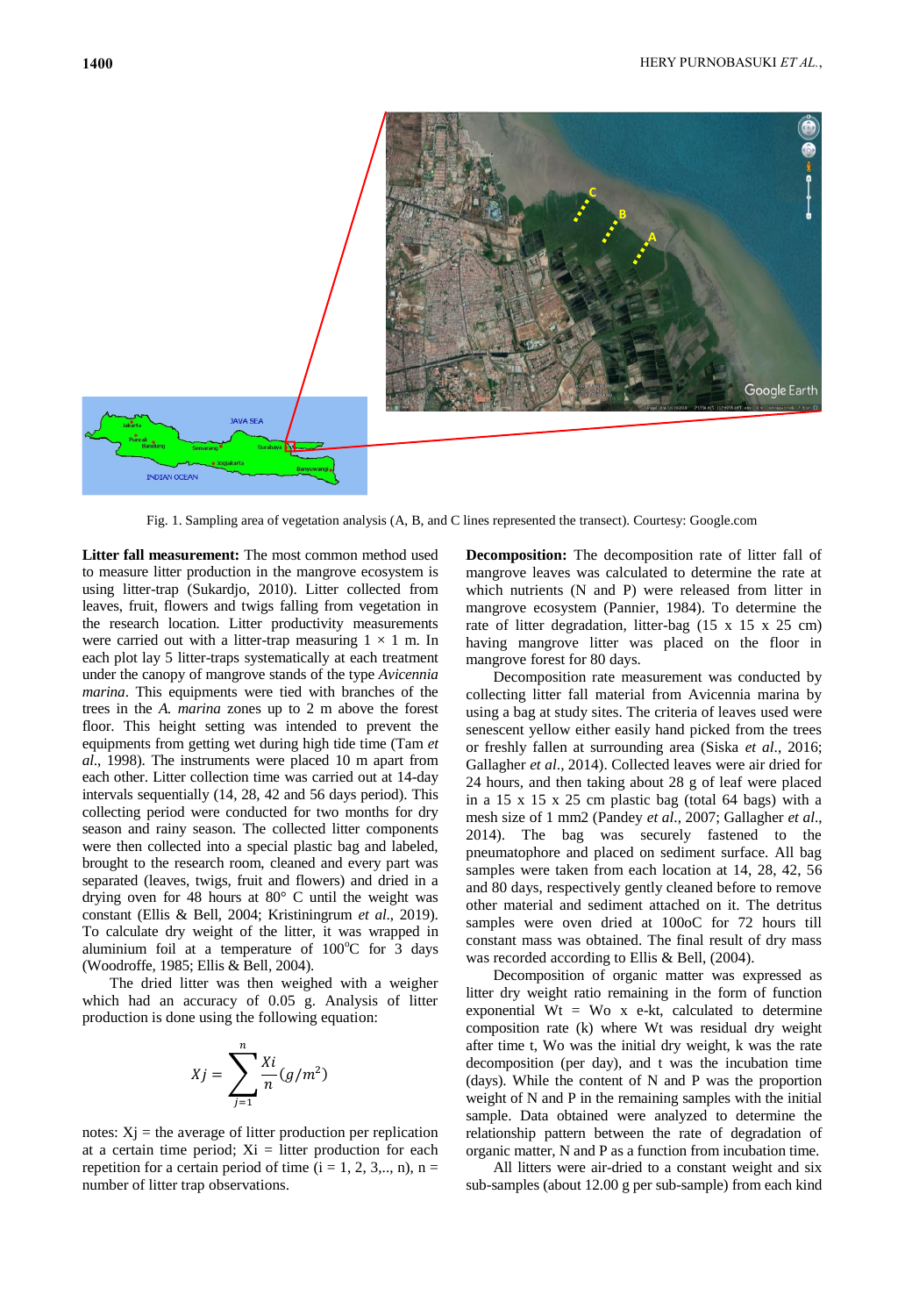of litter were analyzed for initial N and P concentrations. N concentration was determined by the semimicro-Kjeldahl digestion method followed by the detection of ammonium with a Wescan ammonia analyzer, while total P concentration was analyzed colorimetrically after acidified ammonium persulfate digestion.

The release of nutrients  $(g.g^{-1}.day^{-1})$  was calculated as follows: NUTRIENTt (release) =  $(DW_0 * NUTRIENT_0)$  - $(DW_1 * NUTRIENT_1)$ ; where  $DW_0$  is dry weight initial leaf litter,  $DW_1$  is the remaining dry weight on time t day.  $NUTRIENT<sub>o</sub>$  is the initial nutrient content, and NUTRIENTt is the residual nutrient content on t day, and t incubation time (days).

### **Result and Discussion**

**Litter production:** The total production of *Avicennia*   $\frac{m \pi}{m}$  litter (dry weight) ranges between 4.15 g/m<sup>2</sup>/day to 2.63  $g/m^2$ /day with average value of 3.45  $g/m^2$ /day. Total litter production the highest was at transect A which was equal to 4.15  $g/m^2$ /day and followed by transect C at 3.58  $g/m^2$ /day and transect B of 2.63  $g/m^2$ /day.

Leaf litter was the major contributor (76.26% – 78.53%) of total litter production within an average value of 77.41% followed by branches (ranged between 9.43- 13.27%; average 10.82%), reproductive parts (flower and fruits) ranged from 8.20–14.31% with an average of 11.77%. On transect A where the oldest plant age was between 12-22 years, the production of reproductive organs was the maximum that was equal to 8.20%, while at transect B (age plants 9-11) was at 12.81% and transect C (age plants 5–8) at 14.31% (Table 1).

Total litter production for each transect was different due to age of plants and density. This total litter production was smaller than that with total production of mangrove litter in Cilacap (2.36–4.50  $g/m^2$ /day) (Affandi, 1996) and in Irian Jaya (Bintuni) as big as 3.04 g/m<sup>2</sup> /day (Taberima *et al*., 2014). This condition was caused by existing mangroves in Cilacap & Bintuni (Central Java) are growing mangroves naturally so the type of plant and its density washigher compared to existing mangroves in Nguling, Pasuruan (East Java) which is the result of reforestation. However, the total production of mangrove litter from this study ie

2.23-3.33  $g/m^2$ /day was greater when compared with the results of the study of Soenardjo (1999) in Kaliuntu, Rembang (Center of Java) which was also a reforestation forest with total production of mangrove litter ranged from 1.93-2.84  $g/m^2$ /day. A comparison of total production of mangrove litter, *Avicennia marina*, from this study with the total production of mangrove litter from different locations is gilven in Table 2.

Litter decomposition: There was no difference in average of litter dry weight (%) lost from litter bags in 80 days at all three transect. At the beginning of the experiment (after 10 days) the leaf litter was lost by 37.39%, then increased as the time elapsed 46.69% (20th day) and 64.67%,  $(30^{th}$  days) 75.95% (40th day), 91.37%  $(60^{th}$  day) 93.87% (70<sup>th</sup> day) and 95.92% (80<sup>th</sup> day). This result is almost similiar as the results of a study conducted by Soenardjo (1999) in the Kaliuntu mangrove forest in Rembang, Central Java, which also uses the amount of dry weight of 10 grams of litter per bag.

The high degradation at the initial stage is thought to be related to the leaching of soluble inorganic and organic materials and is also supported by the presence of microorganisms that play a role in degradation process. According to Affandi & Ni'matuzahroh (2000) the macro organisms such as insect (4 species with an abundance of 32.61%), crustaceae (12 species with an abundance of 31.62%), mollusca (16 species with an abundance of 19.03%), polychaeta (25 species with an abundance of 16.69%) and myriapoda (1 type with an abundance of 0.05%). Farooqui *et al*., (2014) found in the mangrove ecosystem that in addition to microorganisms i.e., fungi also participate in the early stages of decomposition process and play a very important role in the loss of organic and inorganic materials. According to Affandi *et al*., (2001) 30 strains represented by 7 genera, each Penicillium (4 strains), Aspergillus (10 strains), Gliocladium (2 strains), Gonatobotryum (1 strain), Paeocilomyces (2 strains), Syncephalastrum (1 strain) and Trichoderma (10 strains) involved in degradation process of mangrove in the North Coast region of Surabaya. Fell & Master (1980) in Affandi (1996) reported that 50% of carbon is lost from Rhizophora leaf litter within 6–15 weeks and reduced to sugar and tannin in 14 and 24 days, respectively.

| Table 1. Production of total mangrove leaf Litter $(g/m^2/day)$ and percentage of litter components. |  |  |
|------------------------------------------------------------------------------------------------------|--|--|
|                                                                                                      |  |  |

| <b>Transect</b>    | <b>Leaves</b> |       | $\overline{\phantom{a}}$<br>$\sim$<br><b>Branches</b> |               | $\overline{\phantom{a}}$<br><b>Reproduction organ</b> |               | <b>Total</b> |             |
|--------------------|---------------|-------|-------------------------------------------------------|---------------|-------------------------------------------------------|---------------|--------------|-------------|
|                    | $gr/m^2$ /dav | $\%$  | $gr/m^2$ /dav                                         | $\frac{0}{0}$ | $gr/m^2/day$                                          | $\frac{6}{9}$ | $gr/m^2/day$ | Ton/ha/year |
| А                  | 3.28          | 78.53 | 0.48                                                  | 13.27         | 0.39                                                  | 8.20          | 4.15         | 12.97       |
| B                  | 2.15          | 77.44 | 0.27                                                  | 9.75          | 0.21                                                  | 12.81         | 2,63         | 9.17        |
| $\curvearrowright$ | 2.87          | 76.26 | 0.39                                                  | 9.43          | 0.32                                                  | 14.31         | 3.58         | 11.56       |
| Average            | 2.76          | 77.41 | 0.38                                                  | 10.82         | 0.33                                                  | 1.77          | 3.45         | 11.23       |

| Table 2. Total production of mangrove litter from Avicennia marina in various locations. |  |  |  |  |
|------------------------------------------------------------------------------------------|--|--|--|--|
|                                                                                          |  |  |  |  |

| Location                                      | <b>Species</b>   | <b>Production</b><br>$(g/m^2/day)$ | <b>References</b>         |
|-----------------------------------------------|------------------|------------------------------------|---------------------------|
| Maputo Bay, Mozambique                        | Avicennia marina | $37.86 \pm 18.49$                  | Fernando & Bandiera, 2009 |
| Whangamata Harbour, North Island, New Zealand | Avicennia marina | $53.8 \pm 74$                      | Gallagher et al., 2014    |
| Uzi-Nyeke, The Zanzibar                       | Avicennia marina | $0.56 \pm 0.03$                    | Mchenga & Ali, 2017       |
| Northern Coast of Aceh Besar, Indonesia       | Avicennia marina | $0.70 \pm 2.14$                    | Dewiyanti et al., 2019    |
| Surabaya East Coast, Indonesia                | Avicennia marina | $2,339 \pm 3,39$                   | This research             |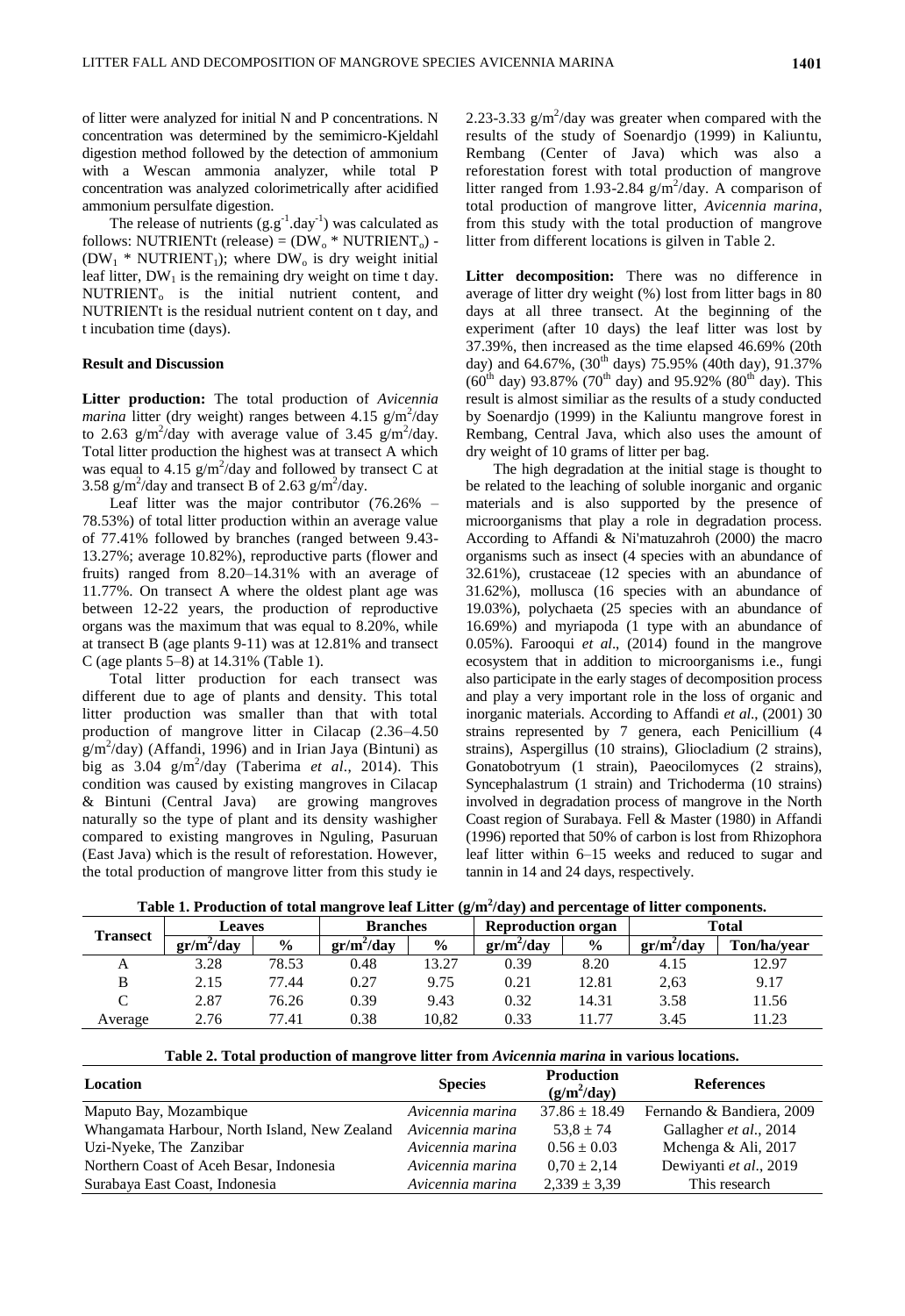The half-life (t50) at locations 0–25 m ranged between 25–31 days (average 27 days), while at locations 25–50 m it reached between 18–20 days (average 19 days). This result is in agreement with the results of Bosire *et al*., (2005) who reported earlier for *Rhizophora mucronata*, i.e., t50 in the rainy season recorded on the 26th day, but the decomposition rate was greater at 0.19 times. This was because that the less number of decomposer organisms were present in mangrove (Bosire *et al*., 2005).

The maximum value (0.0819 per day) of litter decomposition rate was observed on the 50th day and minimum after 20 and 66 days at both (0-25m and 25- 50m) location (Fig. 2). The results of this study indicate that the decomposition rate at locations 0–25 m and 25– 50 m from the coastline has no difference. This can be caused by the duration of standing water between stations.



Fig. 2. Rate of litter decomposition in leaf decomposition.

The increase in decomposition rate on the 50th day of observation in this study might be due to the presence of decomposer animals. In the bag of litter decomposers

(macrofauna (amphipoda, decapoda and polychaeta) found at the initial stage which subsequently increased as decomposition proceeded. It is suspected that the dominant group of animals found plays significant role in accelerating the process of decomposition (Dewiyanti *et al*., 2019).

**Mangrove contributions to nutrients:** Results showed that the concentration of phosphors and nitrogen in decomposing leaf litter during decomposition period increased rapidly until the 50th day and then slowed down and tended to be stable after more than 80 days (Fig. 2).

Using data on leaf litter production of 1.78 to 2.53 g/m2/day or an average of 2.18 g/m2/day, the total amount of nutrients released by Avicennia marina, i.e. nitrogen ranged from 0.0355 to 0, 0506 g/m2/day. Whereas phosphorus ranges from 0.0018 to 0.0025 g/m2/day (Table 3).

Mangrove forests in Surabaya East Coast are the result of reforestation with an area of approximately 345.6 ha. Contribution of nitrogen and Phosphorus was about 109.43 to 173.549 kg/ha/ year (6.39 to 9.54 tons/year) and 5.467 to 8.12 kg/ha/year (0.34 to 0.41 tons/year), respectively.

The important stage in the process of nutrient recycling was indicated by result of mangrove litter decomposition. These decomposition also can supply the organic substance into the estuarine food web, and play an important function in the stability of the various matter surounding such as quantities balance of oxygen, estuary substrate, and the activity of estuary organisms (Lugo & Snedaker, 1974). Organic substance that result from litter decomposition entering mangrove food web is produced autochthonously (Kristensen *et al*., 2008, Huzham *et al*., 2010).

Mangrove productivity via litter fall and decomposition in the coastal areas of Indonesia has an important function in supporting the balance of life, especially in the estuary area. Therefore, its existence must be maintained and preserved so that the nutritional needs of coastal waters can be fulfilled forever.

Table 3. N and P (as nutrient) released from leaf litter of *Avicennia marina*.

| <b>Component</b> |                          | Nutrients are released in the forest |                   |                   |        |
|------------------|--------------------------|--------------------------------------|-------------------|-------------------|--------|
|                  | <b>Nutrient released</b> | Avicennia $(g/m2/day)$               | Average           |                   |        |
|                  | (g/g/day)                | <b>Transect 1</b>                    | <b>Transect 2</b> | <b>Transect 3</b> |        |
| Nitrogen $(N)$   | 0.02                     | 0.0446                               | 0.0506            | 0,0355            | 0.0436 |
| Phosphor $(P)$   | $0.001\,$                | 0.0022                               | 0.0025            | 0.0018            | 0.0022 |

#### **References**

- Affandi, M. 1996. Produksi dan Laju Penghancuran Serasah Mangrove di Hutan Alami dan Binaan Cilacap, Jawa Tengah. *Tesis Pascasarjana* (Magister). ITB, Bandung.
- Affandi, M. and Ni'matuzahroh. 2000. Perubahan Suksesif Biota Dekomposer dalam Proses Dekomposisi Serasah Mangrove. *J. Pen. Med. Ek.*, 1(1): 33-44.
- Alongi, D.M. 2018. Impact of global change on nutrient dynamics in mangrove forests. *Forest,* 9(256): 1-13.
- Anderson, J.M. and J.S.I. Ingram. 1989. Tropical soil biology and fertility: A handbook of methods. CAB International, Wallingford, Oxford, England.
- Bosire, J.O., F.D. Guebas, J.G. Kairo, J. Kazungu, F. Dehairs and N. Koedam. 2005. Litter degradation and CN dynamics in reforested mangrove plantations at Gazi Bay Kenya. *Biol. Conserv.*, 126: 287-295.
- Dewiyanti, I. 2010. Litter decomposition of *Rhizophora stylosa*  in Sabang-Weh Island, Aceh, Indonesia; evidence from mass loss and nutrients. *Biodiv.,* 11(3): 139-144.
- Dewiyanti, I., N. Nurfadillah, T. Setiawati, F. Yanti and S.A. Elrahimi. 2019. Litter production and decomposition of mangrove in the Northern Coast of Aceh Besar district, Aceh province. *IOP Conf. Series: Mat. Sci. Eng.,* 567: 012025: 1-8.